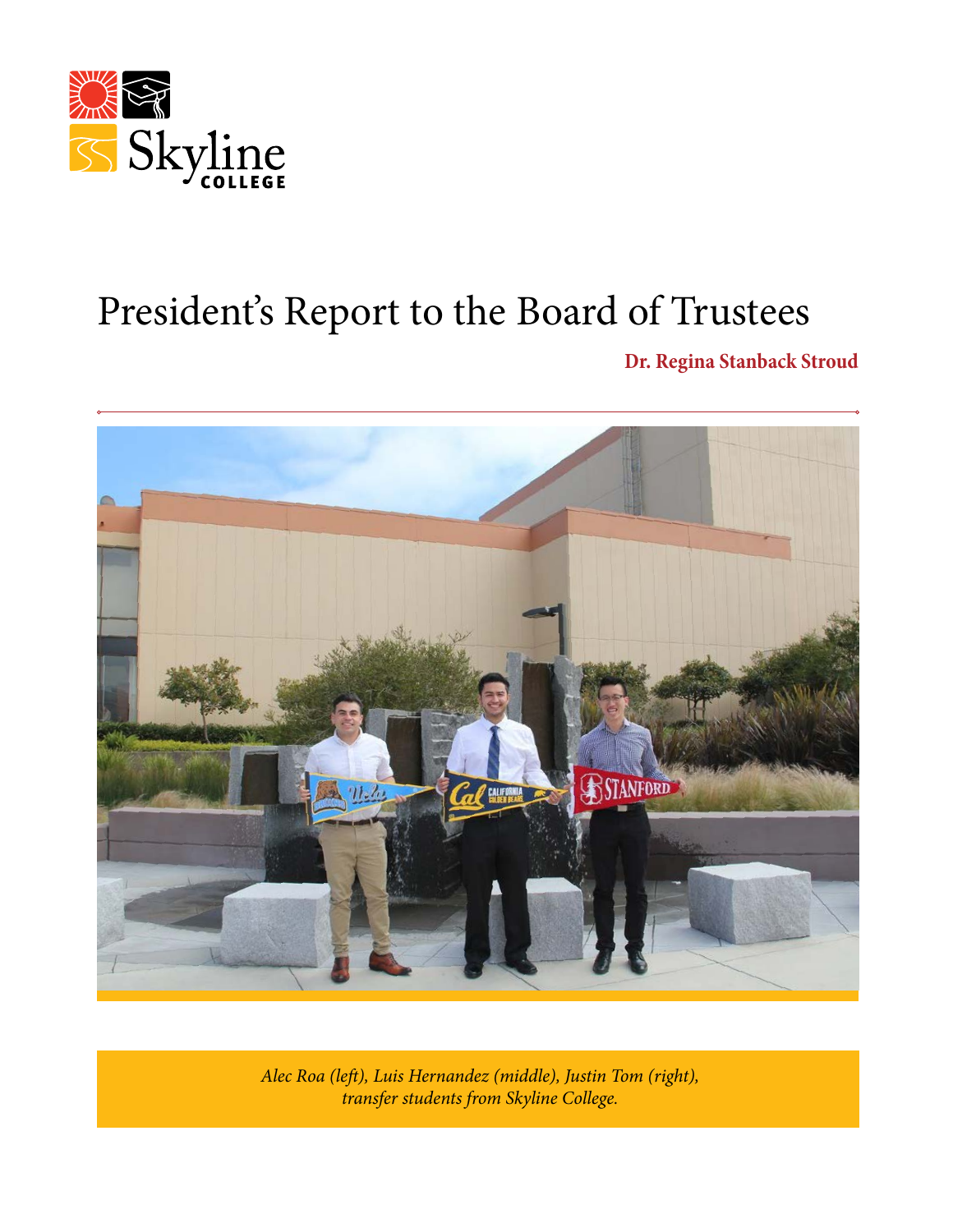

# **Dear California High School Student, go to community college!**



Skyline College graduate Alec Roa wrote a compelling article posted on the jobs/networking website LinkedIn. Writing about the reasons why it's advantageous for high school students to attend a community college, Roa says "My experience at Skyline College influenced a great deal of my article. Thank you Skyline College!"

His article, edited for length, is below. A link to the full article is located at the end of this section.

### **Dear California High School Student, go to community college!**

Something that will instantly remove the negative stigma and shame your peers cast upon you for attending a community college out of high school is receiving your bachelor's degree from a university you want to go to, in a field you enjoy and find yourself debt free in the process. If you are an outlier that worked hard enough to get accepted to a top 25 school and are fortunate enough to have parents that are a part of the top 10% of earners in California disregard this article. However, if you are a part of the majority that does not fall into these two categories, I would highly advise you to read this article thoroughly. Three years ago I entered community college with the negative narrative of community college blasted in my ears, it is a narrative that most high school

students are constantly fed. Three years later, I left my community college with acceptances from UCLA, UC Berkeley, UC San Diego, and UC Santa Barbara. I left my community college with an Associate's degree. I left my community college with friendships and social capital I was told I would miss out on. I left my community college with valuable life skills and direction. However, best of all I left my community college with \$0 of debt thus far, along with scholarships and financial aid that will ultimately cover 100% of all my expenses at UCLA. I'm going to list various arguments in 3 separate categories that will hopefully open your eyes to the bestkept secret in higher education.

### **1. Finances**

Instead of pulling out a high-interest loan for the first two years of my education I was actually getting paid to go to community college (Yes, I actually made a profit). Finances Argument 1: You will save thousands of dollars Private Universities in California range from 30k-60k annually, the highly sought after University of California (UC) education averages at around 33k annually, the California State University (CSU) option which is undeniably the cheapest choice for a student still exceeds 10k annually when you factor in all expenses. When you compare these three options to a California community college, there is no question which is the smartest fiscal option. A full-time California community college student will only pay around 1-2k annually.

#### *Finances Argument 2: Financial Aid is for Everyone*

Most individuals are under the impression that financial aid is only awarded to those who attend a 4-year institution. This is a common misconception that is merely a myth. The first step starts with filling out a Free Application for Federal Student Aid (FAFSA) no matter what your income level is. After that, your community college will assess your eligibility for two primary forms of aid. First, the California community college system offers what is known as the Board of Governors (BOG) Fee Waiver. The (BOG) waives your per-unit enrollment fee (the current rate is \$46) at any community college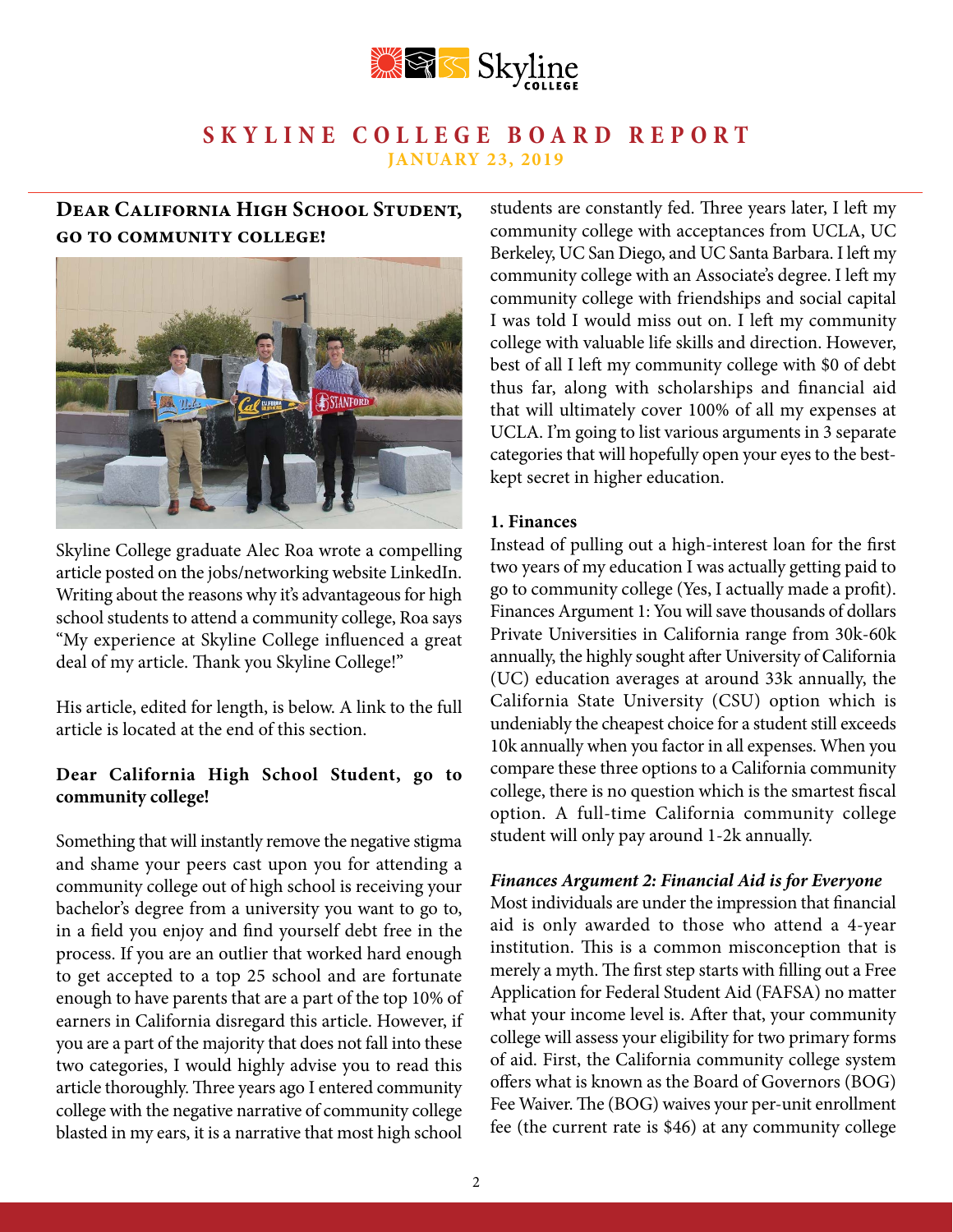

in California. It is important to note that you do not have to be in extreme poverty to receive this waiver, in fact, one million California community college students receive the (BOG) waiver throughout the state annually. If you demonstrate even more financial need on your (FAFSA) the second form of aid you can receive is a Federal Pell grant on top of your BOG Fee Waiver. The Pell grant does not need to be repaid and can award you up to \$5,840 per academic year for any expenses.

### *Finances Argument 3: Scholarships and Financial Programs*

Scholarships are readily available regardless if you are at a community college or a 4-year university. It does take some effort in researching and applying in order to receive scholarship money, nevertheless a great deal of community college students receive at least one scholarship to aid their education. There are various financial programs offered at specific California community colleges. Scholarships are given on both a financial need and merit basis. Additionally, there are government funded programs that are present at virtually every California community college such as TRiO and SparkPoint. These two great governmentfunded programs can aid with a broad range of needs. These needs consist of the basics such as school supplies and books, groceries, financial planning, to even helping you get your first credit card.

#### **2. Academics**

I was taking the same exact course as the students at San Francisco State just at a remarkably lower price tag.

### *Academics Argument 1: General Education is General Education*

The first two years at a 4-year institution you will be forced to take "general education" courses regardless of your field of study. The general education courses at 4-year universities in California are the same exact courses that you can take at any California community college to fulfill your requirements.

*Academics Argument 2: Academic Flexibility*

Community College gives you much more academic flexibility. What is academic flexibility? Simply put academic flexibility is the ability to do what you wish to do with little to no consequences. In other words, there is significantly less pressure to commit to a particular field of study or commit to school altogether. When you are investing thousands of dollars in a course or a semester, it is tough to back out and switch paths. Whereas in community college you have the freedom to test the waters to see what you truly want to do in the future. You do not like a course, that is fine. You rather do a trade program, that is fine. You want to work full time for a semester, that is fine. Community college gives you the option to find your unique individual path.

### *Academics Argument 3: Professors are highly qualified.*

A full-time position at a California community college is a highly sought after position with a multitude of qualified candidates. Even young part-time professors have their masters finished at a minimum. These professors are highly motivated to help you develop as a student, with loads of one on one attention.

### *Academics Argument 4: Accessibility to professors*

Community college professors have one single job and that is to teach you. With this being said you will get the luxury of constantly interacting with your professors on a daily basis.

### *Academics Argument 5: You can still get a degree!*

I like to compare an Associate's Degree to a minor, understanding that an (AA) by itself will most likely not hold a great deal of weight in the job market. However, when you supplement an Associates Degree with a Bachelor's Degree (BA), you naturally become a much more attractive candidate in the job market. Employers love a candidate that is diverse with a multitude of skills. Community college gives you this extra opportunity to help diversify yourself for the job market, also if you end up not finishing your bachelor's degree for any reason you will at least have something to fall back on.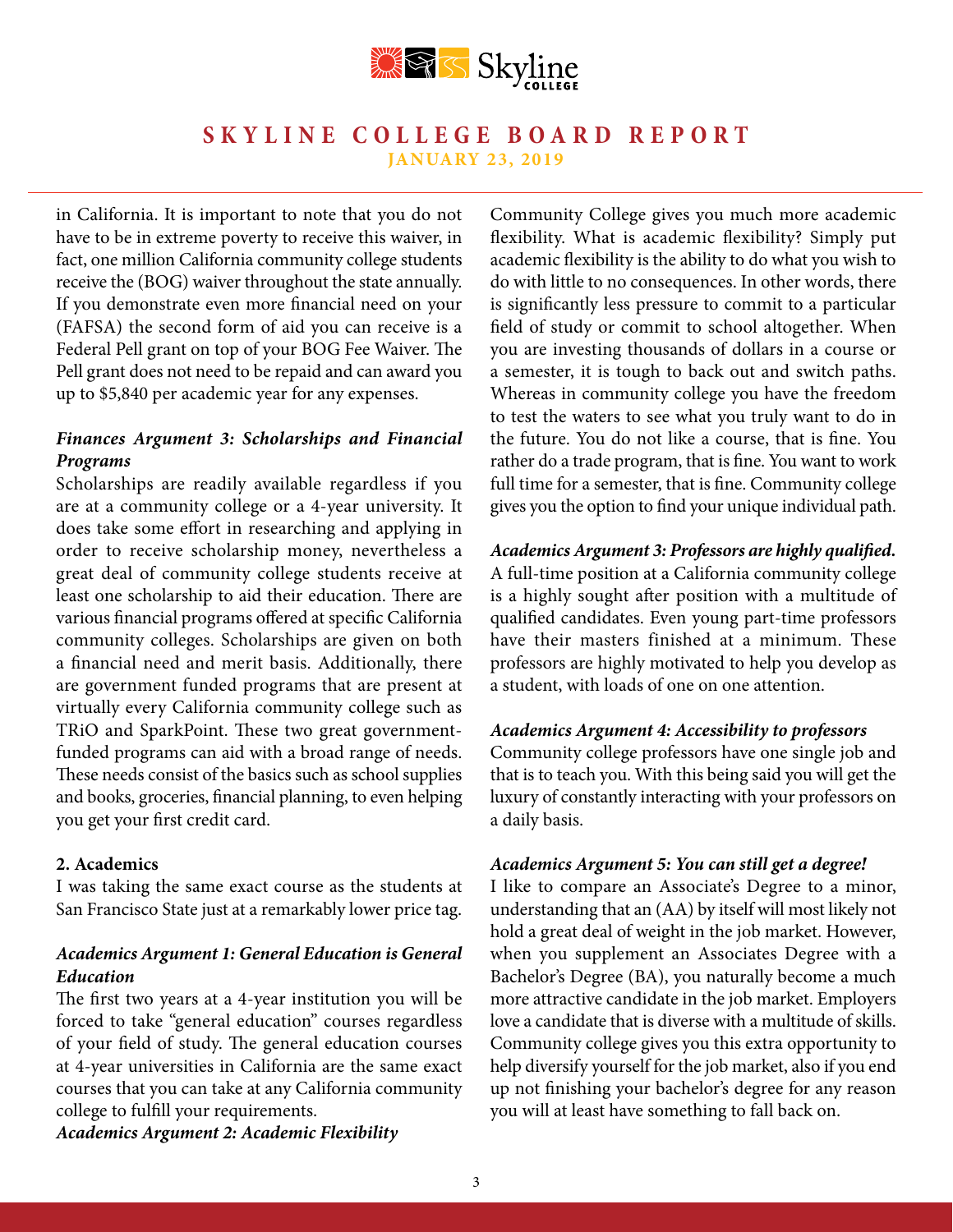

### **3. Chances of getting into the 4 year university of your choice**

The UC system has a program for transfers at California community colleges which is arguably the best-kept secret in California higher education. This program is called "TAG" which stands for Transfer Admission Guarantee (yes, you read that right "guarantee").

Everybody is different and we all have unique personal goals, so I will divide this specific argument into 3 parts that suit 3 distinct students. High school student #1 you got rejected to every school you applied to and are debating school altogether. High school student #2 you got into a couple impacted schools with 50- 75% acceptance rates across the board. High school student #3 you got into a multitude of great schools 35- 50% acceptance rates, but feel admissions at the elite universities got it wrong, you only want to go to one of the top 5 Universities in California you know you belong at.

Read the rest of this article here:<https://bit.ly/2CoViFg>

Article by Alec Roa, originally published in LinkedIn

# **Skyline College Students Excel in the Internship Job Shadow Program**



On Wednesday December 5, 2018, the Internship Job Shadow Program (IJSP) held a student recognition event to reflect on program learning experiences, recognize accomplishments of our student interns and to celebrate the end of the semester with a fun, "ugly" sweater workshop.

The Bay Area Entrepreneur Center of Skyline College (BAEC) is in its fourth year of serving students through the Internship Job Shadow Program. The fall cohort consisted of seven amazing student interns, all of whom shadowed under various programs across the campus. In addition to learning industry-related skills, the students completed and presented a team project where they set out to identify and solve problems in their world.

With support from Career and Workforce Programs, the BAEC provided this internship program for students to engage in a real-world career setting. This IJSP is a great way for students to benefit from hands-on career exploration while they pursue their education at Skyline College. The IJSP empowers students to define success for themselves. This program supports students in developing and enhancing the skills they will need to be successful, whether they decide to continue their education, contribute meaningfully to the workforce, pursue entrepreneurship as a career or all three! We are excited to announce that one of our student interns, Peter Wang, has been offered a job because of his participation in the Internship Job Shadow Program this fall!

Article by Terri Wade and Pcyeta Stroud | Photo by Ling Chien

# **SMCCCD Receives Community College Facility Coalition Design Award**



The San Mateo County Community College District had the distinction of receiving the Award of Honor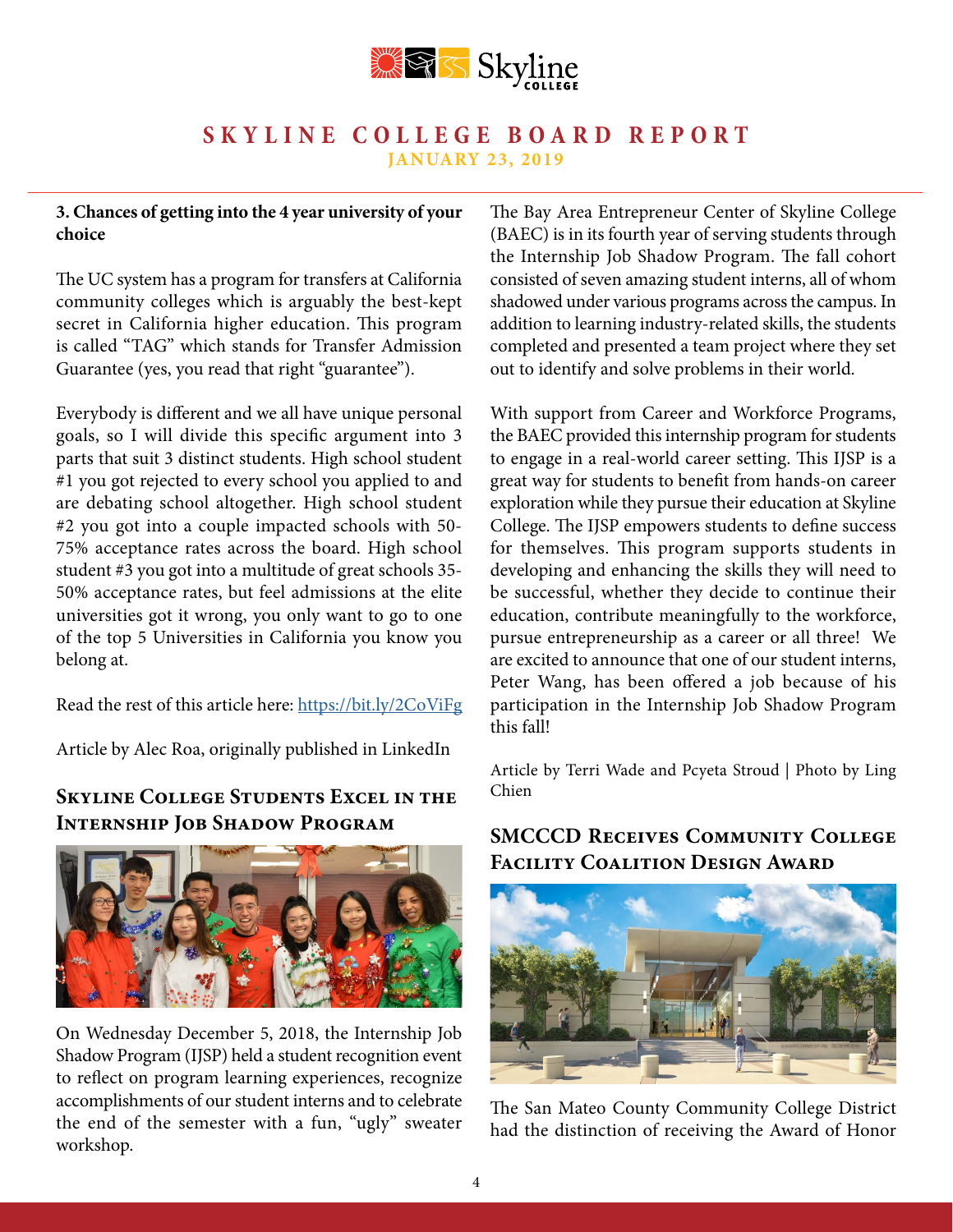

for a Project in Design at the 2018 Community College Facility Coalition (CCFC) Design Awards. The College was given the Award of Honor for its new Environmental Sciences Building project, which is currently under construction. This annual awards ceremony recognizes projects that incorporate outstanding institutional features that will enhance the community college learning environment. Jurors said, "This is an ambitious project that recognizes that the college is of the community." The San Mateo County Community College District was joined at the awards ceremony by DES Architects + Engineers, and XL Construction and Swinerton Management & Consulting.

Article by Kristin Moorhouse

# **SMCCCD Study Abroad Program PREPARES TO SEND STUDENTS TO Florence, Italy**



On Saturday, January 12, 2019, the San Mateo County Community College District (SMCCCD) Study Abroad Program participated in the Northern California Study Abroad Consortium (NCSAC) Pre-Departure Orientation at American River College in Sacramento. The orientation was in preparation for students' upcoming semester abroad in Florence, Italy. SMCCCD will send 19 students to Florence for the Spring 2019 semester as part of a cohort of 111 students from the consortium. Faculty and students depart for Italy on February 2, 2019 and return May 3, 2019. Other participating districts include Contra Costa Community College District, Los Rios Community College District and Santa Rosa Junior College. The program is offered in partnership with the American Institute for Foreign

Study (AIFS). San Mateo County Community College District has participated in the consortium since 1986. This semester, students in the program will have the opportunity to take courses in Art, History, Biology, and English. College of San Mateo Professor of Fine Arts, Rebecca Alex, will teach four courses in Florence: Drawing I, Drawing II, Old Masters' Aesthetics and Techniques, and Italian Life and Culture. Alex's art courses were very popular and filled early on. Students enrolled in her courses have expressed excitement to draw and paint in the home of the Renaissance and world-famous scientists and artists. Alex has arranged to hold many of her classes inside the museums and gardens of Florence, and students will have the opportunity to draw sculptures like Michelangelo's David in person. In the Old Masters' course, students will make their own paints and materials and will create with the mediums of the historical periods they study. Professor Alex has collaborated with a local Art Historian in Florence to develop art history lectures to accompany the studio art components of the Old Masters' class.

We want to congratulate two students, Valentin Viera from Skyline College and Ireri Vargas Tello from Cañada College, who were selected to receive scholarships from AIFS. As part of their scholarship, they will share their experiences in Florence with fellow students when they return to campus next semester.

SMCCCD Study Abroad is the district-wide study abroad program housed in the Global Learning Programs and Services Division at Skyline College. For more information about studying or interning abroad, faculty teach abroad opportunities, community travel for lifelong learners, visiting international faculty presenters and student scholarship opportunities, please contact Zaid Ghori at (650) 738-7088 or ghoriz@smccd. edu. You can also learn more by visiting the SMCCD Study Abroad Facebook page or Instagram page @ smcccd\_study\_abroad.

Article by Stephanie Wells | Photo by Zaid Ghori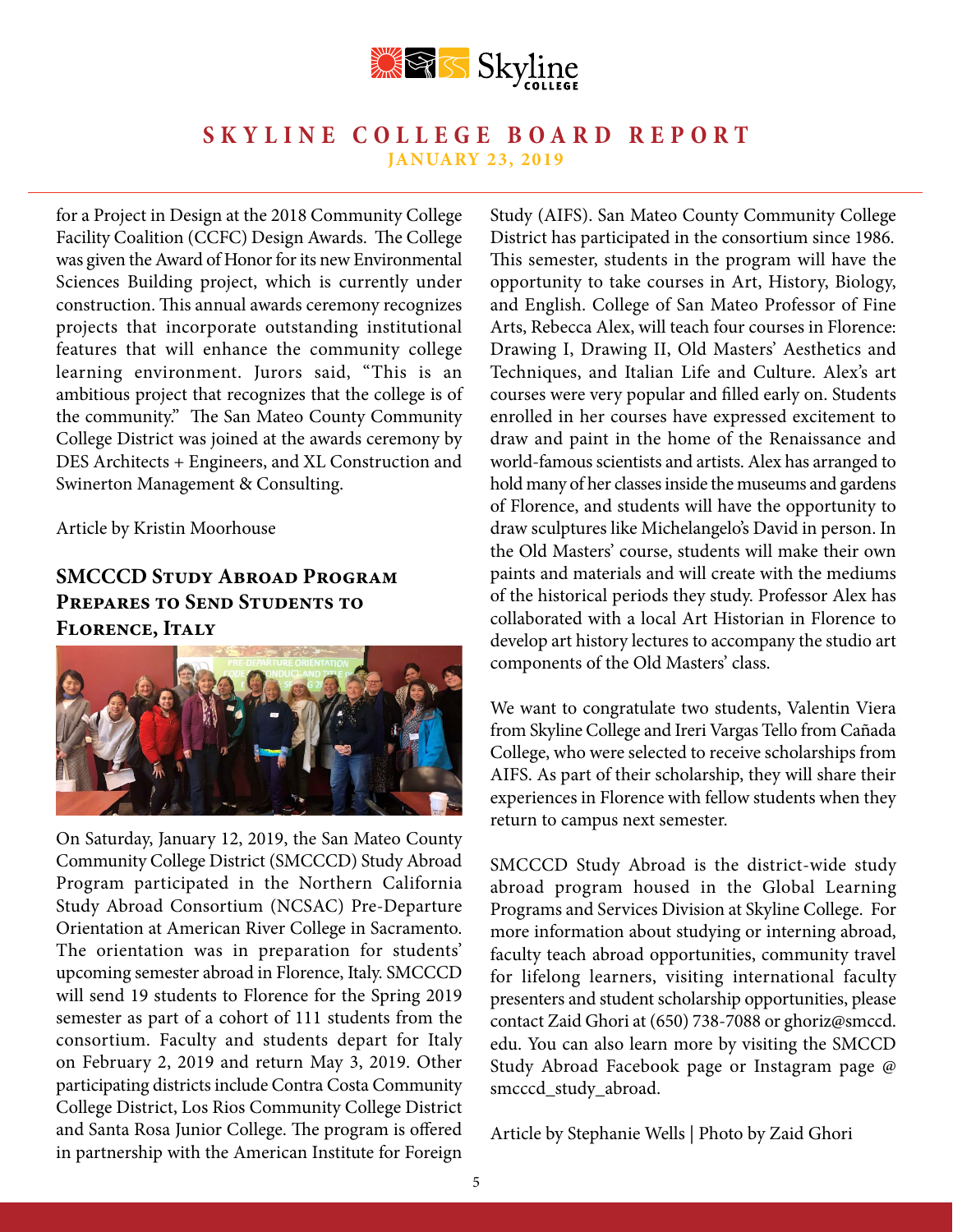

# **Spring 2019 International Student Orientation**



Skyline College started the spring 2019 semester by welcoming over 50 new international students from 20 different countries. In an effort to ease the new students' transition, the International Student Program (ISP) hosted a three-day orientation from January 7 - 9, 2019 where the attendees received valuable information on the following topics: F-1 visa regulations, employment, cultural adjustment, safety and security, immigration laws, health insurance coverage, and academic expectations.

The orientation also included the following activities: a student ambassadors panel, campus tour, raffle, placement testing, and class registration. The new students were successfully guided through the registration process by the student ambassadors and were ready and prepared for their first day at Skyline College on January 14, 2019.

For many students, it is their first time away from home, so orientation is an opportunity to become acquainted with their new environment and to make new friends. The International Student Orientation is an important event that helps to facilitate international students' success and it wouldn't be possible without the student ambassadors who helped to prepare for and support the ISP team during this event. ISP will continue to provide services and programs for international students as well as for the entire Skyline College community. The next ISP event will be the International Student Mixer on

February 1 and everyone is invited to be a part of this welcome party!

Article by Clair Yeo-Sugajski | Photo by Zaw Min Khant

### **Winter 2019 Chemistry Jam**



Chemistry plays a vital role in our daily lives, whether we are aware of it or not; from the medication we take to cooking, eating or even the gasoline we use to fuel our cars it all involves some aspect of chemistry. While this is, true and can be exciting for some to fully understand the role chemistry plays in our lives. It can still be challenging for students to understand the fundamental concepts, thus creating a persistent struggle for our students to excel in their first semester of chemistry. To address this challenge, at the beginning of the spring 2019 semester the Chemistry Department launched its first free Chemistry Jam workshop with the support of the President's Innovation Funds.

The workshop ran for six days, with a total of 18 Skyline College and High School students participating. Students who participated in the workshop wanted to develop studying techniques, note taking skills, build confidence to ask questions during lectures, improve laboratory skills, and understand concepts that will better prepare them for their first chemistry course. Throughout the workshop students engaged in inquirybased learning thereby stimulating and motivating then throughout the learning process. Built into each concept was hands-on laboratory activity which allowed each student the ability to apply the concepts learned when carrying out these activities.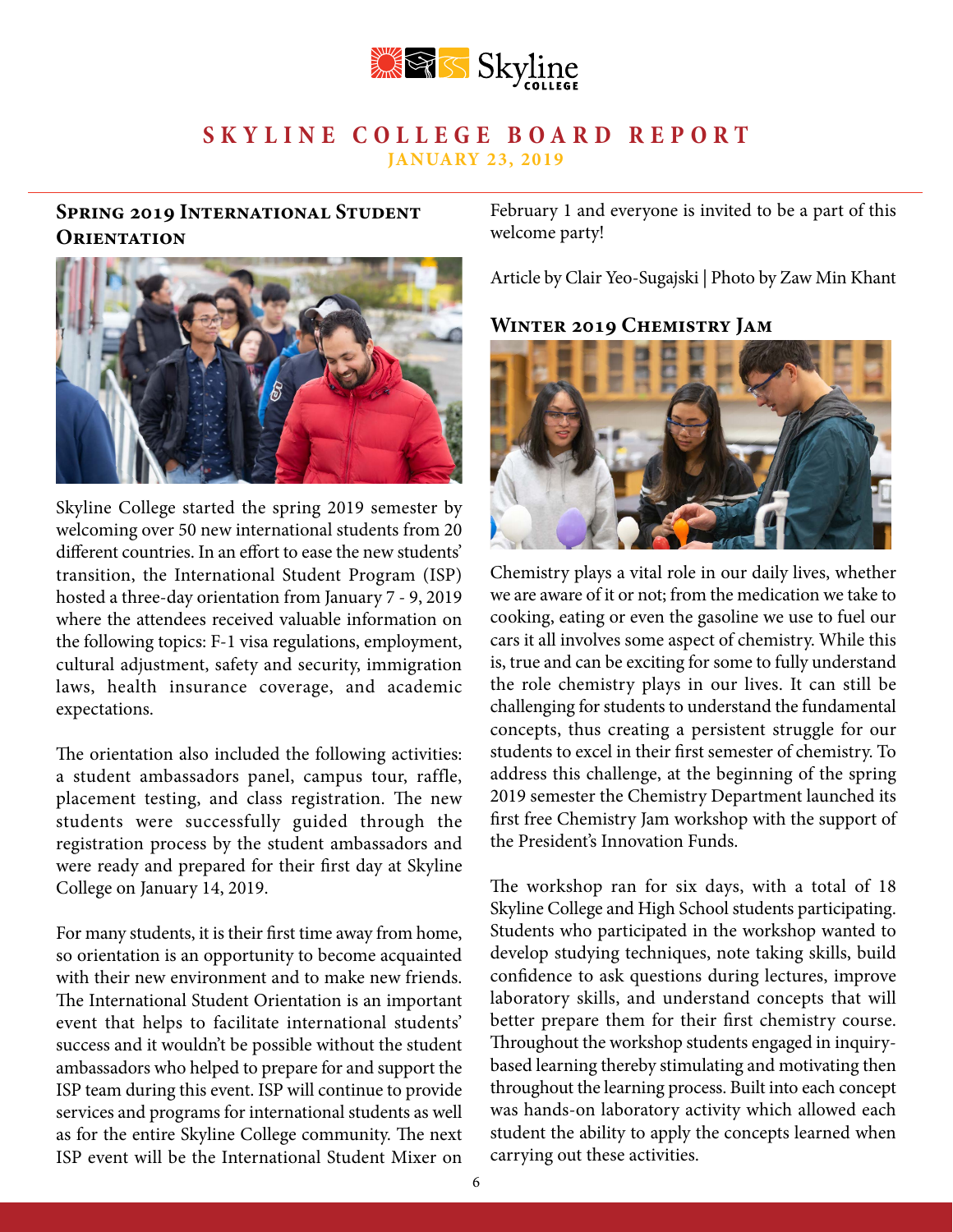

Working in groups students carried out a variety of measurements using different laboratory equipment, which they then apply concepts of unit conversion learned to convert from one unit of measurement to another. By far reaction stoichiometry is one most challenging concepts. Student participants were able to get a better understanding of limiting and excess reactants by looking at the reaction of sodium bicarbonate (baking soda) and acetic acid (vinegar). By comparing the amount of carbon dioxide generated when varying amounts of baking soda react with a given amount of vinegar, immediately each student was able to identity the limiting and excess reactant in each reaction mixture.

A student participant entering Chemistry 410 this spring semester shared, "This was a great workshop, it helped to build my confidence and provided me with resources that will help me succeed this spring." We encourage students who plan to enroll in chemistry for the fall semester to participate in the next workshop beginning July 29-August 2, 2019.

Article by Safiyyah Forbes | Photo by Brittney Sneed

# **Engineering Department Pilots STEM Research Internship Program**



Earlier this winter, the Science, Math and Technology Division along with the Engineering Department piloted the inaugural STEM Pathways Research Scholars Program to empower students of historically underrepresented minority backgrounds. The program focused on introductory research skills, academic engagement, internship applications, transfer preparedness, teamwork, and developing a stronger sense of self-reliance and sense of community within our campus STEM programs.

Held January 2-11, 2019 in the Base11 Innovation Center, the program supported twenty-six participants (mostly first year and rising second year students). Program activities helped students develop skills in electronics, microcontroller programming, signal conditioning, data acquisition and supplemental topics in MATLAB programming and simulations. Activities in the first week prepared the scholars for STEM research: exploring the research process, analyzing scientific papers, and developing and delivering technical presentation in STEM. The university transfer process was also explored to reduce students' transfer anxiety and become "4-year ready". During the second week the scholars were given semi open-ended design projects to create a device that used sensors to measure physical stimulus and provide a designated output. Onhand physics and engineering lab equipment were used to facilitate device manufacturing. Students presented their projects and live demonstrations on the second to last day of the program. The program concluded with a tour of San Francisco State University's School of Engineering to gain insight on research in seismic/ structural engineering, bio-electronics, intelligent computing, and embedded systems as well as an orientation on the transfer process for engineering students.

Toward helping students prepare stronger internship applications, members of Workforce and Career Programs, Steven Lopez and Lauren Dekelaita, held a session on framing resumes for technical jobs and using LinkedIn profiles to enhance their Skyline Alumni and STEM network. Surgical Technology Lead, Alice Erksine and the Dean of Science, Math and Technology, Ray Hernandez, shared related experience and equipment demonstrations on measurement devices and sensor technology that are used in the medical industry.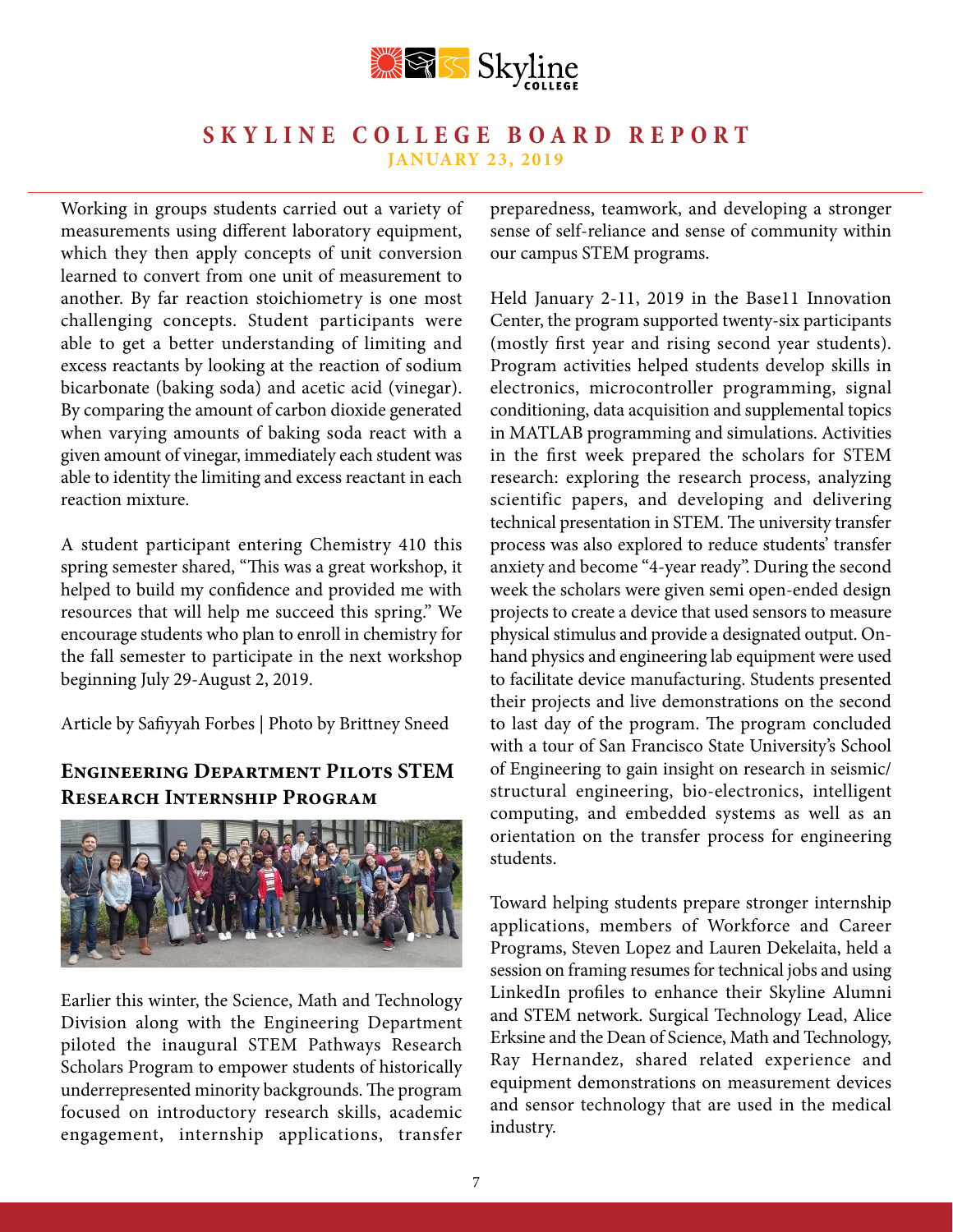

During recruitment, program benefits and incentives were highlighted, including compensation for work performed (\$600) as well as the opportunity to gain introductory research experience. Upon selection of student participants, priority consideration was given to students from underrepresented minority backgrounds. Upon completion of the program, a post-program survey was administered with a brief wrap up meeting. Skyline College aims to use the experiences of these scholars to further strengthen the program for future cohorts.

The STEM Pathways Research Scholars program is part of Skyline College's newly funded grant project Strengthening Pathways to Success in STEM (SP2S - STEM Pathways Program): a collaborative project between Skyline College's Engineering department and San Francisco State University. The project is funded through a five-year \$3,750,000 grant from the Department of Education Hispanic Serving Institution (HSI) Title V Program. With a large focus on supporting the college's upcoming and highly anticipated STEM center, the STEM Pathways project is designed to improve and expand STEM educational opportunities and improve overall academic achievement for underrepresented and low-income students.

Article by Maryam Khan and Nick Langhoff